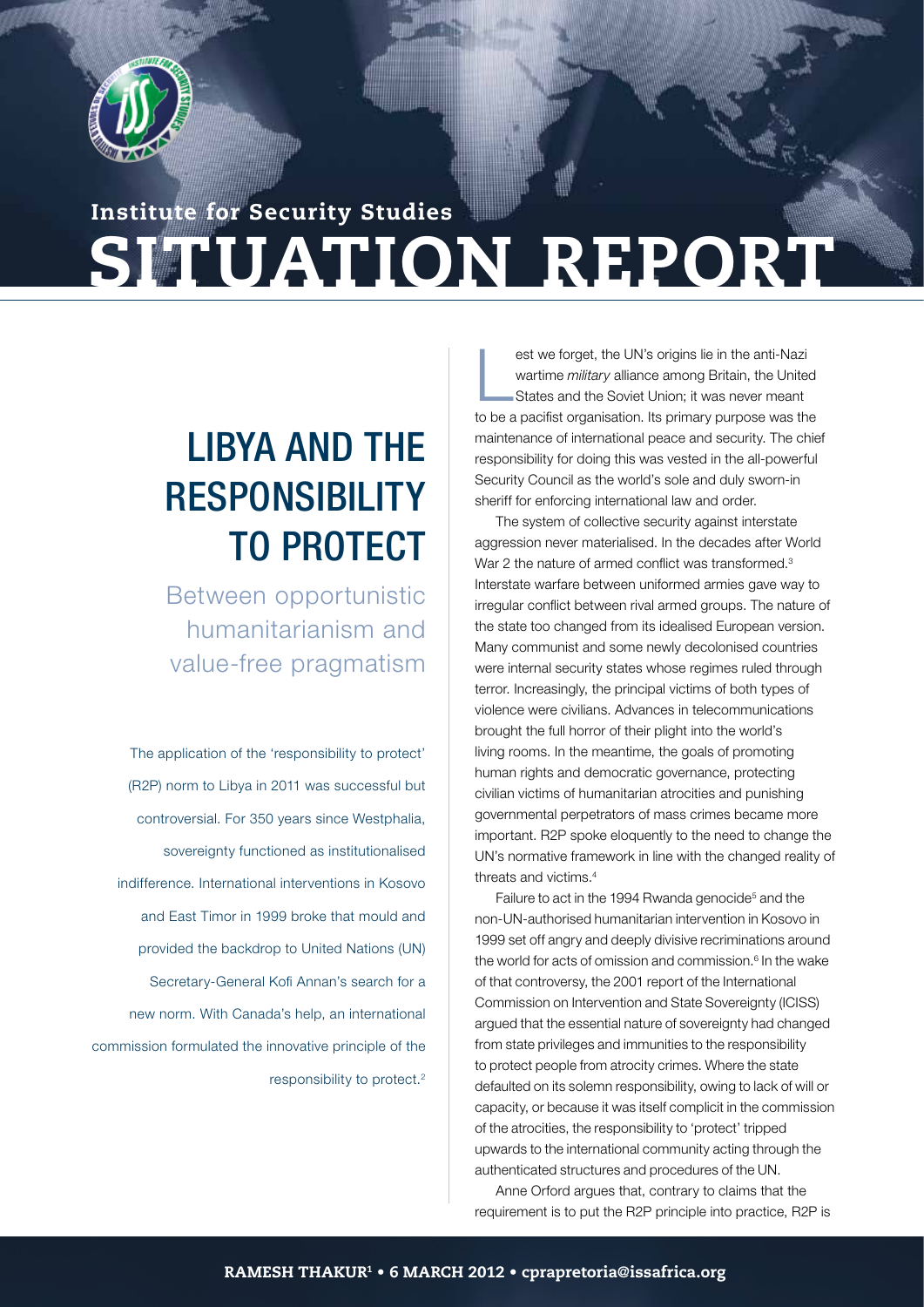an attempt to integrate existing and evolving but dispersed practices of protection into a conceptually coherent account of international authority.<sup>7</sup>

The unanimous endorsement of R2P by world leaders in 2005 was historic, for it spoke to the fundamental purposes of the UN and responded to a critical challenge of the 21st century. R2P captures and channels the convergence of some significant trends in world affairs. Its preventive and rebuilding pillars involve strengthening a state's capacity to handle its own law and order problems. Nevertheless, R2P's hard edge requires the international community, acting through the UN, to take up the slack when any state defaults on its sovereign responsibility to protect all people inside its borders.

### **Not a Western implant**

The R2P debate is emphatically not a West versus The Rest narrative. Instead the theory and practice of state sovereignty is itself decidedly European. Developing countries, not Western ones, are the likely targets of international military interventions. If their people are the principal beneficiaries and their states the main victims when R2P is put into practice, their scholars, think tank analysts, public intellectuals and journalists should be the lead debaters. Asia has its own rich traditions that vest sovereigns with responsibility for the lives and welfare of their subjects while circumscribing the exercise of power with the majesty of law that stands above the agents of the state. In India, Ashoka, the great Mauryan emperor (3rd century BC), inscribed the following message on a rock edict: 'This is my rule: government by the law, administration according to the law, gratification of my subjects under the law, and protection [sic] through the law.<sup>'8</sup>

The debate is also wrongly framed on substance. In the real world, we know that there will be more atrocities, victims and perpetrators – and therefore more interventions. They were common before R2P; they are not guaranteed with R2P. The real choice is not whether and if interventions will take place, but when, why, how, by whom and under whose authority. Unilateral and ad hoc interventions will sow and nourish the seeds of international discord. Multilateral and rules-based interventions will speak powerfully to the world's determination never again to return to institutionalised indifference to mass atrocities.

R2P attempts to strike a balance between unilateral interference and institutionalised indifference. It will help the world to be better prepared – normatively, organisationally and operationally – to meet the recurrent challenge of external military intervention wherever and whenever it arises again, as assuredly it will. To interveners, R2P offers the prospect of international legitimacy, reduced compliance and transaction costs and more effective results. To potential targets of intervention, R2P offers the

reassurance of a rules-based system. Absent an agreed new set of rules, there will be nothing to stop the powerful from intervening 'anywhere and everywhere'.

## **Gaddafi in the crosshairs of a changing normative order**

R2P is narrow – it applies only to the four crimes of ethnic cleansing, genocide, crimes against humanity, and war crimes. But it is deep: there are no limits to what can be done in responding to these atrocity crimes. In a matching symmetry, support for R2P has been broad but shallow. In a poignant testament to its tragic origins and normative power, R2P was the discourse of choice in debating how best to respond to the Libya crisis in 2011.

R2P is not solely about military intervention. The world's comfort level is greater with action under Pillar One (building state capacity) and Pillar Two (international assistance to build state capacity) than Pillar Three (coercive international action with the final option being military intervention to protect at-risk populations from atrocity crimes). By its very nature, including unpredictability, unintended consequences and the risk to innocent civilians caught in the crossfire, warfare is inherently brutal: there is nothing humanitarian about the means. But, to be meaningful, the R2P spectrum of action must include military force as the option of last resort.

# The R2P debate is emphatically not a West versus The Rest narrative

The UN Security Council, Human Rights Council and Secretary-General called on Libya to respect its R2P, human rights and international humanitarian law obligations.9 When their appeals were ignored, on 26 February 2011 in Resolution 1970 the Security Council demanded an end to the violence in Libya, which 'may amount to crimes against humanity'; imposed sanctions; affirmed Libya's R2P obligations; and referred Muammar Gaddafi to the International Criminal Court.10 On 4 March, the Global Centre and International Coalition for R2P published an open letter to the Security Council pointing out that Resolution 1970 had failed to halt attacks taking place at the moment and calling for additional protective measures.<sup>11</sup>

Although Britain and France took the lead in trying to mobilise diplomatic support for some military action to help the Libyan rebels, the critical turning point was US backing. The key decision was made by US President Barack Obama at a meeting with top officials on 15 March.12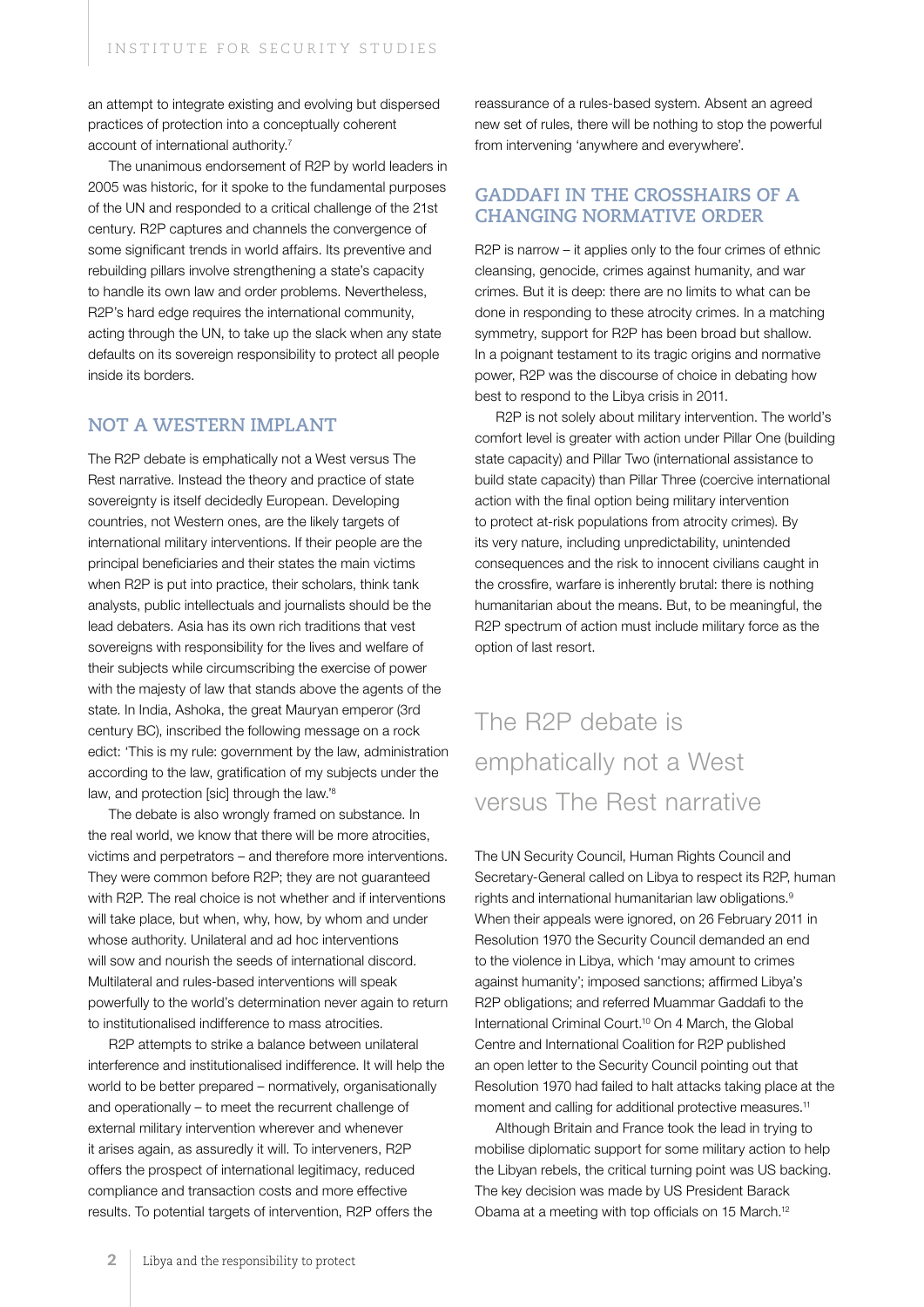The game-changer was the juxtaposition of R2P as a powerful new galvanising norm; the defection of Libyan diplomats who joined the chorus of calls from the rebels for immediate action to protect civilians; and Arab, French and British participation that provided political cover and international legitimacy. In Iraq in 2003, Washington was the ardent suitor for military intervention. In Libya in 2011, Washington was the reluctant follower.

# Libya marks the first time the Security Council has authorised an international R2P operation

Adopted on 17 March by a 10-0-5 (China, Russia, Brazil, Germany, India) vote, Security Council Resolution 1973 authorised the use of 'all necessary measures … to protect civilians and civilian-populated areas': the first UN-sanctioned combat operation since the 1991 Gulf War.13 In the Balkans, it took NATO almost the full decade to intervene with air power in Kosovo in 1999. In Libya, it took just one month to mobilise a broad coalition, secure a UN mandate to protect civilians, establish and enforce no-fly and no-drive zones, stop Gaddafi's advancing army and prevent a massacre of the innocents in Benghazi.

Carefully crafted to both authorise and delimit the scope of intervention, Resolution 1973 specified the purpose of military action as humanitarian protection and limited the means to that goal. At a time when the recapture of Benghazi by Gaddafi loyalists seemed imminent, it authorised military action to prevent such civilian slaughter but not intervene in the civil war (any state has the right to use force to suppress armed uprisings), not effect regime change, and not occupy Libya. Gaddafi was not to be directly targeted. To the extent that he was so targeted, NATO exceeded UN authority in breach of the Charter law.

Obama's insistence that the US would not be deploying ground troops aligned military means to the limited ambitions and objectives: humanitarian protection, not regime change.14 In contrast to the Bush Doctrine, under Obama the United States will act in concert with others, not alone; coax, persuade and heed, not impose its will; and set clear limits on goals and means. This did not please some shadow warriors. Referring to the role of Hillary Clinton, Susan Rice and Samantha Power in the decision to join the intervention against the inclinations of Defense Secretary Robert Gates, National Security Adviser Thomas Donilon and Chief of Counterterrorism John Brennan, Jacob Heibrunn derided Obama for effectively having

been henpecked into interventionism by 'these Valkyries of foreign affairs'.15 Not to be outdone on misogyny, Mark Krikorian commented caustically that 'our commanderin-chief is an effete vacillator who is pushed around by his female subordinates'.16

### **Norm consolidation or abuse?**

The jury is still out on whether NATO military action in Libya will consolidate or soften the R2P norm. There were inconsistencies in the muted response to protests and uprisings in Bahrain and Saudi Arabia, where vital Western geopolitical and oil interests are directly engaged, and with the lack of equally forceful military action in Syria and Yemen. Western failures to defend the dignity and rights of Palestinians under Israeli occupation have been especially damaging to their claims to promote human rights and oppose humanitarian atrocities universally instead of selectively.

Despite the doubts, the alternative of standing idly on the sidelines yet again would have added to the shamefully long list of rejecting the collective responsibility to protect. Gaddafi would have prevailed and embarked on a methodical killing spree of rebel leaders, cities and regions alley by alley, house by house, room by room. Had the world shirked its responsibility, Libya could have been the graveyard of R2P and the UN might as well have sounded the last post for it.

Libya marks the first time the Security Council has authorised an international R2P operation. Côte d'Ivoire was the first time it authorised the use of military force by outside powers solely for the protection of civilians. In justifying the authorisation of all necessary measures by the UN peace operation in Côte d'Ivoire, Security Council Resolution 1975 reaffirmed 'the primary responsibility of each State to protect civilians' and, in the same sentence, reiterated that 'parties to armed conflict bear the primary responsibility to take all feasible steps to ensure the protection of civilians'.17 Between them, Resolutions 1973 and 1975 show that including R2P language in the preamble might provide the normative justification for protection of civilians (POC) demands in the operational paragraphs of the UN mandates.

Seamus Milne, convinced that the Arab revolution had been hijacked by the imperialist West in Libya, argued: 'If stopping the killing had been the real aim, NATO states would have backed a ceasefire and a negotiated settlement, rather than repeatedly vetoing both.<sup>'18</sup> Terry Macalister, the *Guardian*'s energy editor, believes that: 'The Libyan conflict has been a war about oil if not "for" oil."<sup>19</sup>

In his speech to the General Assembly, India's Prime Minister Manmohan Singh made a thinly veiled attack on the expansive interpretation of Resolution 1973: 'Actions taken under the authority of the United Nations must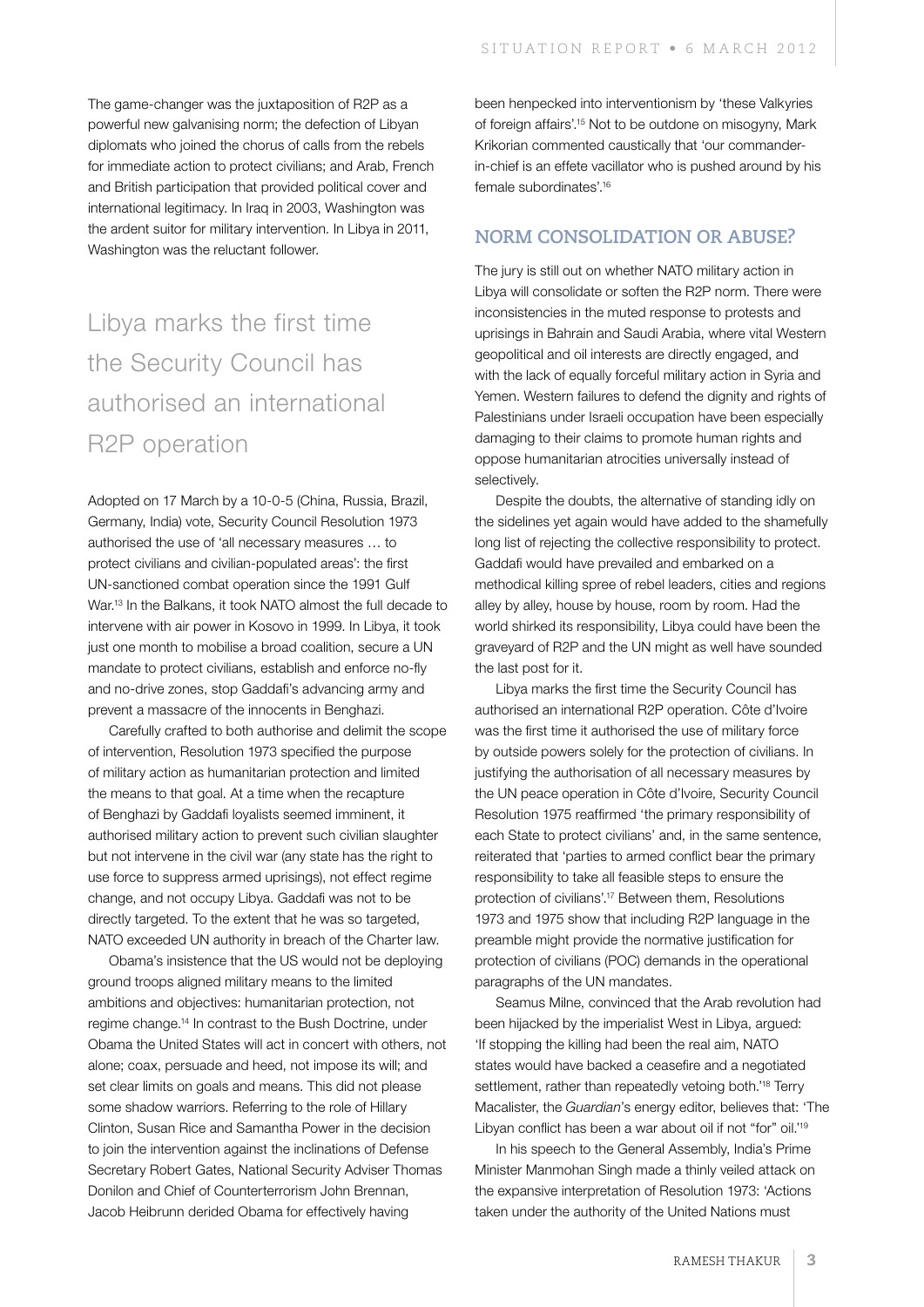respect the unity, territorial integrity, sovereignty and independence of individual states.'20 Russia and China led the chorus of dismay at the UN appearing to take sides in the internal conflicts in Libya and Côte d'Ivoire.<sup>21</sup> They may be less willing in future to permit sweeping endorsements for tough action, either by a coalition (Libya) or by UN peacekeepers (Côte d'Ivoire).

Value-free pragmatism is no more an answer to the challenge of reconciling realism and idealism than opportunistic humanitarianism. Brazil, China, Germany, India and Russia joined the African Union (AU) in positioning themselves on the wrong side of the war – as witnessed in the triumphal visit of British Prime Minister David Cameron and French President Nicolas Sarkozy to Libya in September – and on the wrong side of history insofar as the emerging normative architecture is concerned. The AU moved to recognise the rebel Transitional National Council (TNC) on 20 September, only after they had captured Tripoli. Among others, one risk for the AU is that the new regime will highlight its Arab over its African heritage and identity.22 The reason this matters is that, following the Libya precedent, regional organisations may well acquire a critical 'gatekeeping role' in the global authorisation of R2P-type operations.23 As long as the rising new powers remain more concerned with consolidating their national power aspirations than developing the norms and institutions of global governance, $24$  they will remain incomplete powers, limited by their own narrow ambitions, with their material grasp being longer than their normative reach.

The Libyan people's euphoria and NATO's relief over the successful military campaign are likely to temper criticism of the manner in which NATO rode roughshod over UN authorisation to protect civilians. For NATO had indeed intervened on behalf of one side in a civil war and pursued regime change. That said, we should not retreat into naivety on what may be required in particular circumstances. Already in 2003, replying to criticisms of the ICISS report by Professor Adam Roberts, I had noted that 'the primary motivation behind intervention – the cause rather than the necessary condition – must not be defeating an enemy state', but 'if defeat of a non-compliant state or regime is the only way to achieve the human protection goals, then so be it'.<sup>25</sup> In Libya, the West's strategic interests coincided with UN values. This does not mean that the latter was subordinated to the former. It does mean, as with Australia vis-à-vis East Timor in 1999, that there was a better prospect of sustained NATO engagement than if Western interests were not affected.

Paris, London and Washington – and UN Secretary-General Ban Ki-moon – did not waver in their resolve, despite critics from the left pushing for diplomacy, not war, and critics from the right calling for boots on the ground. The protracted wars in Iraq and Afghanistan notwithstanding, too many expected or demanded instant military gratification. In fact six months to overthrow an entrenched and determined dictator is not excessively long.

The outcome is a triumph first and foremost for the citizen soldiers who refused to let fear of Gaddafi's thugs determine their destiny any longer. It is a triumph secondly for R2P. It *is* possible for the international community, working through the authenticated, UN-centred structures and procedures of organised multilateralism, to deploy international force to neutralise the military might of a thug and intervene between him and his victims. NATO military muscle deployed on behalf of UN political will helped to level the killing field between citizens and a tyrant.

# We should not retreat into naivety on what may be required in particular circumstances

But the ruins of Libya's political infrastructure and parlous state of its coffers mean that the third component of R2P – the international responsibility to rebuild and reconstruct – will also be called on. The willingness, nature and duration of outside help will help to shape the judgement of history on whether Western motivations were primarily selfinterested geopolitical and commercial, or the disinterested desire to protect civilians from a murderous rampage. As with the war itself, however, the lead role will have to be assumed by Libyans themselves, while the international community can assist without assuming ownership of the process or responsibility for the outcome.

The price of that in turn may require the international community to accept and live with the political choices made by the Libyans. Iraq showed an unexpected determination in refusing to exempt US forces from its laws and so Washington decided to pull out all combat forces by the end of 2011. Similarly, in insisting that Sharia would be the main reference point for the new Libya's legal framework, the TNC was telling its own people, the region and the world that it did not foresee being a mere puppet of the West. The obeisance to a moderate form of political Islam appeases Muslims and buttresses domestic and regional legitimacy by drawing on traditional and religious wellsprings of legitimacy while signalling a deliberate distancing from the West. Yet, simultaneously, there is also an acceptance of democratic rules, stated openness to democratic institutions, and a willingness to integrate with world markets. It is possible that the TNC looks to today's Turkey as the primary model: increasingly self-confident geopolitically, integrated into the international economy,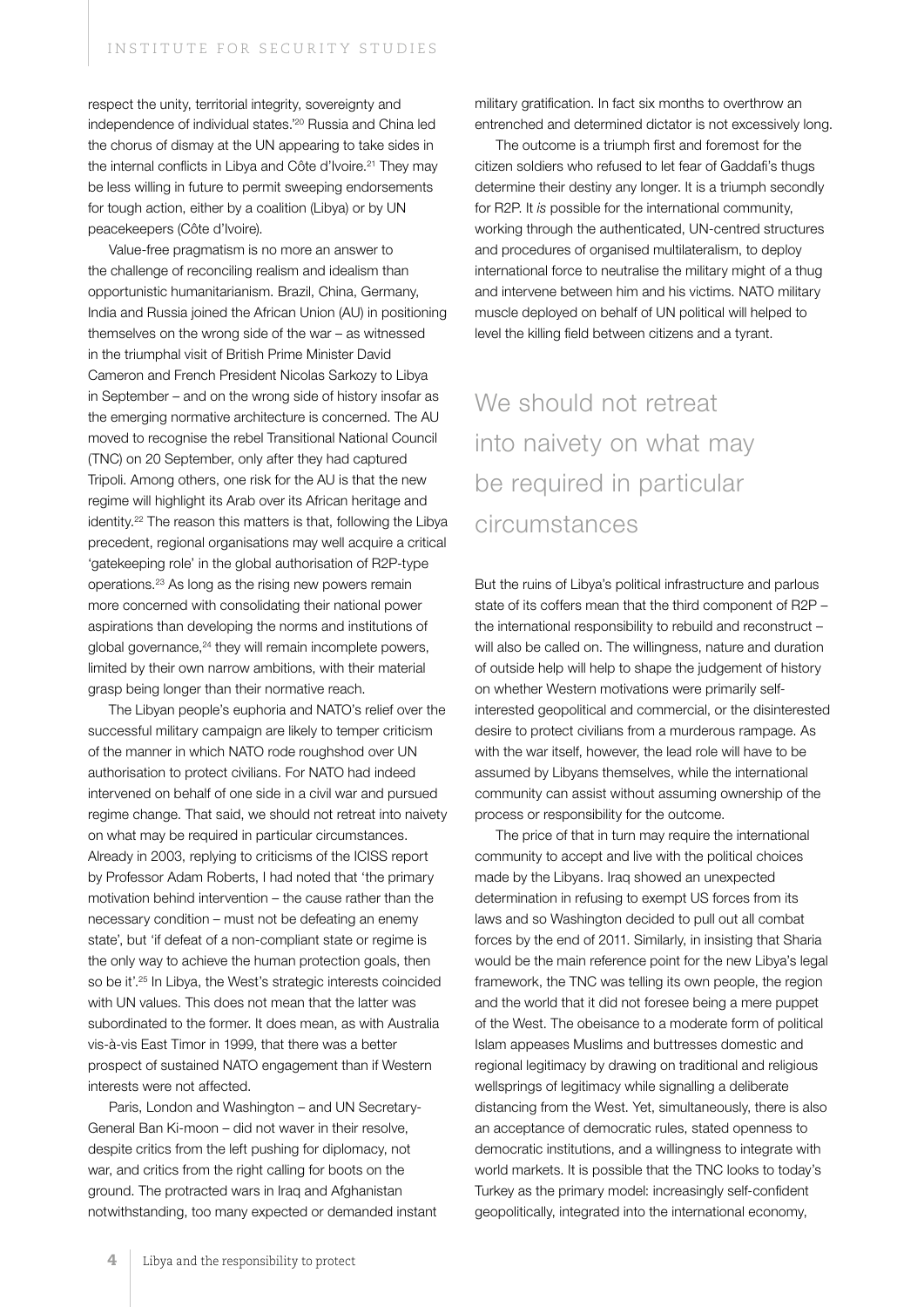but also religiously conservative. In addition, of course, the growing global and African profile of the powerful non-Western players from the BRICS – Brazil, Russia, India, China, and South Africa – gives Libya room for manoeuvre in setting the new terms of engagement with the West. This includes the challenging question of relations with Israel, on which the BRICS are not captives of Israeli intransigence like the West seems to be.

### **Conclusion**

In both Libya and Côte d'Ivoire, regimes that had lost domestic and international legitimacy declared war on their own people. In both, global political responses were shaped by universal values as well as strategic interests. Because the UN is taking the lead in redefining sovereignty by aligning state prerogatives with the will and consent of the people, the ruling class of any country must now fear the risk and threat of international economic, criminal justice and military action if they violate global standards of conduct and cross UN red lines of behaviour.26

The two operations in Libya and Côte d'Ivoire therefore mark a pivotal rebalancing of interests and values. In the old world order, international politics, like all politics, was a struggle for power.27 The new international politics will be about the struggle for the ascendancy of competing normative architectures based on a combination of power, understood as the disciplined application of force, and values and ideas.

## There is also an acceptance of democratic rules …

With the capture and killing of Gaddafi, hard questions, unasked so as not to complicate the push for victory, come to the fore. Who are the rebels? What do they stand for? For whom do they speak? How much popular support do they command? Albeit qualified and incomplete, therefore, Libya nevertheless does mark an important milestone on the journey to tame atrocities perpetrated on their own people by tyrants.

Tunisia, Egypt and Libya have fallen, boosting the demonstration effect of the Arab Spring in several other countries. But there is nothing self-guaranteeing about any revolution. Mob rule may overthrow a dictator but cannot, by itself, give birth to democracy. Because powerlessness has been displaced by ownership does not mean that deprivations will disappear. A revolution can devour its

authors and lead to even greater tyranny: witness the reigns of terror after the French, Russian, Chinese and Iranian revolutions; or it can lead to a republic founded on laws and ruled by democratic consent, as in the United States and Eastern Europe after the collapse of the Soviet Union.

In the words of former Secretary-General Dag Hammarskjöld, the UN was 'not created in order to bring us to heaven, but to save us from hell'.<sup>28</sup> Failures in Africa and the Balkans in the 1990s reflected structural, political and operational deficiencies that accounted for the UN's inability to save people from a life of hell on earth. R2P responds to the idealised United Nations as the symbol of an imagined and constructed community of strangers: we are our brothers and sisters' keepers.

### **Notes**

- 1 Professor of International Relations, the Australian National University and Adjunct Professor, Institute of Ethics, Governance and Law, Griffith University.
- 2 The International Commission on Intervention and State Sovereignty, *The responsibility to protect*, Ottawa: International Development Research Centre for ICISS, 2001, http://www.iciss.gc.ca. See also Gareth Evans, *The responsibility to protect: ending mass atrocity crimes once and for all*, Washington: Brookings Institution, 2008; Ramesh Thakur, *The responsibility to protect: norms, laws and the use of force in international politics*, London: Routledge, 2011; Ramesh Thakur, *People vs. the state: reflections on UN authority, US power and the responsibility to protect*, Tokyo: United Nations University Press, 2011; Thomas G. Weiss, *Humanitarian intervention*, London: Polity, 2007; and Alex J. Bellamy, *Responsibility to protect: the global effort to end mass atrocities*, Cambridge: Polity, 2009.
- 3 See Andrew Mack et al., *Human Security Report 2005*, Oxford: Oxford University Press, 2005.
- 4 For an account of the UN's transformation since 1945, see Ramesh Thakur, *The United Nations, peace and security: from collective security to the responsibility to protect*, Cambridge: Cambridge University Press, 2006.
- 5 See Kingsley Moghalu, *Rwanda's genocide: the politics of global justice*, Houndmills: Palgrave Macmillan, 2005.
- 6 See Albrecht Schnabel and Ramesh Thakur (eds), *Kosovo and the challenge of humanitarian intervention: selective indignation, collective action, and international citizenship*, Tokyo: United Nations University Press, 2000.
- 7 Anne Orford, *International authority and the responsibility to protect*, Cambridge: Cambridge University Press, 2011.
- 8 Quoted in Stanley Wolpert, *A new history of India*, New York: Oxford University Press, 1977, 66–67.
- 9 See Security Council Press Statement on Libya, United Nations document SC/10180 AFR/2120, 22 February 2011, http://www.un.org/News/Press/docs/2011/sc10180. doc.htm (accessed 5 September 2011); and 'Ban strongly condemns Qadhafi's actions against protesters, calls